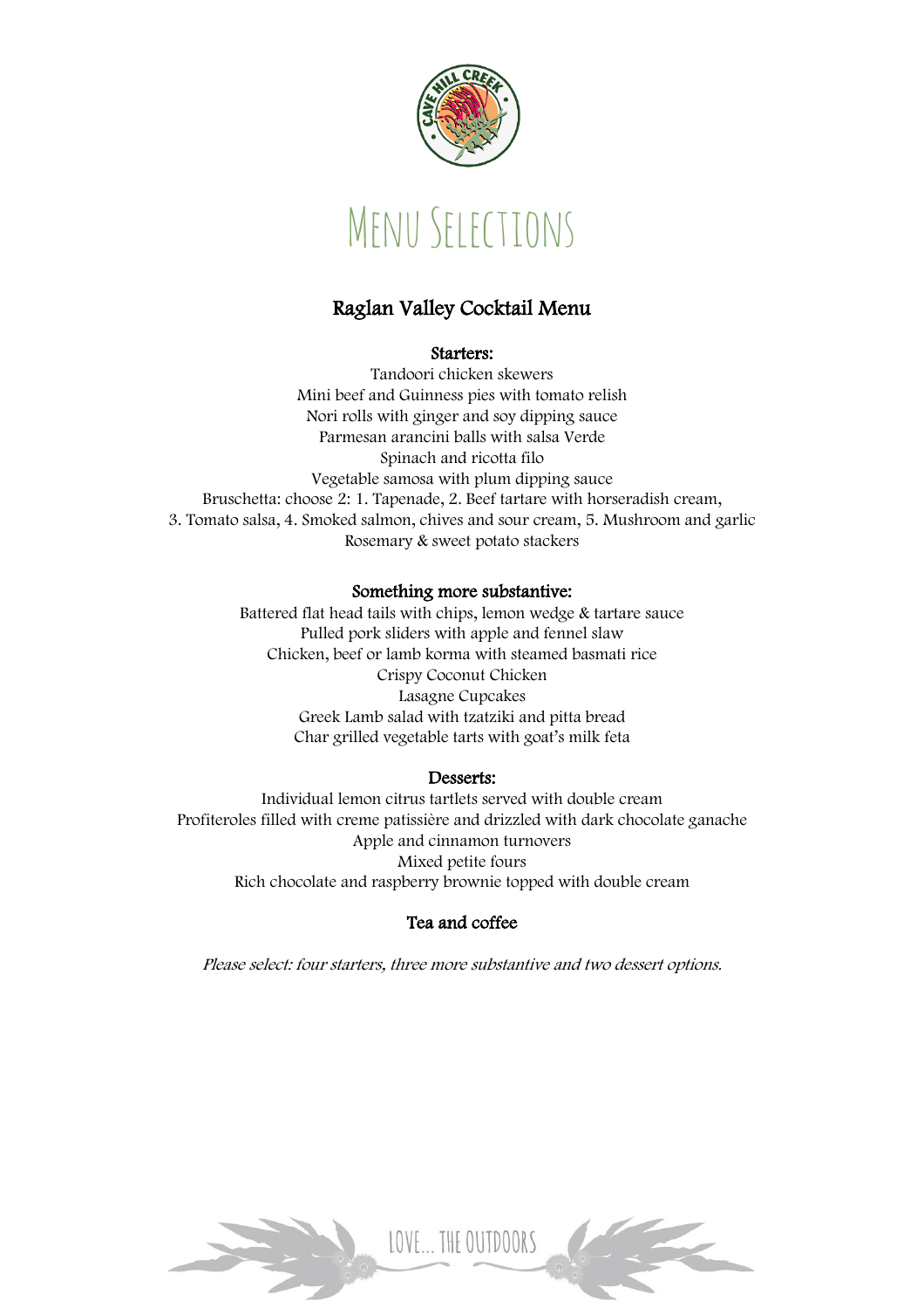

# Mount Cole Roast Buffet Menu, including canapés

# Canapes:

Nori Rolls with ginger and soy dipping sauce Parmesan arancini balls with salsa Verde Pulled pork sliders with apple and fennel slaw Selection of Bruschetta – choose 2: 1. Tapenade, 2. Beef tartare with horseradish cream, 3. Tomato salsa, 4. Mushroom & garlic, 5. Smoked salmon & sour cream Tandoori chicken skewers served with yoghurt sauce Mini char-grilled vegetable tarts with goat's milk feta Lamb skewers glazed with lemon & honey served with tzatziki Rosemary and sweet potato stackers

# Main course selection:

Seasoned rolled roasted leg of lamb with gravy & mint jelly Seed mustard crusted roast fillet of beef served with a red wine jus Seasoned rolled leg of pork served with gravy & apple sauce Roasted turkey breast with gravy & cranberry sauce Stuffed roasted chicken served with gravy & seasoning Baked Fillet of Salmon with a lemon butter sauce

# Salads:

#### Caesar salad Greek-style cucumber salad Salami & pesto pasta salad Waldorf salad Roast vegetable & couscous salad Spinach, tomato & feta salad Spinach, pumpkin & cashew salad

# Vegetables:

Baby chat potatoes with herb butter Scalloped potatoes Roasted potatoes Honey balsamic glazed roasted root vegetables Whole baby beans & almonds Cauliflower & broccoli au gratin Honeyed carrots Steamed Vegetable mix

# Desserts - alternate serve

Crème Caramel Sticky date pudding with caramel sauce Pavlova with Chantilly cream & mixed berries Lemon citrus tart served with double cream Rich chocolate and raspberry brownie topped with double cream Profiteroles filled with creme patissière and drizzled with butterscotch sauce Glazed fruit tart with crème patissière

# Tea and coffee

Please select: four options from canapes, three options from main course, five options from salads /vegetables & two options from dessert.